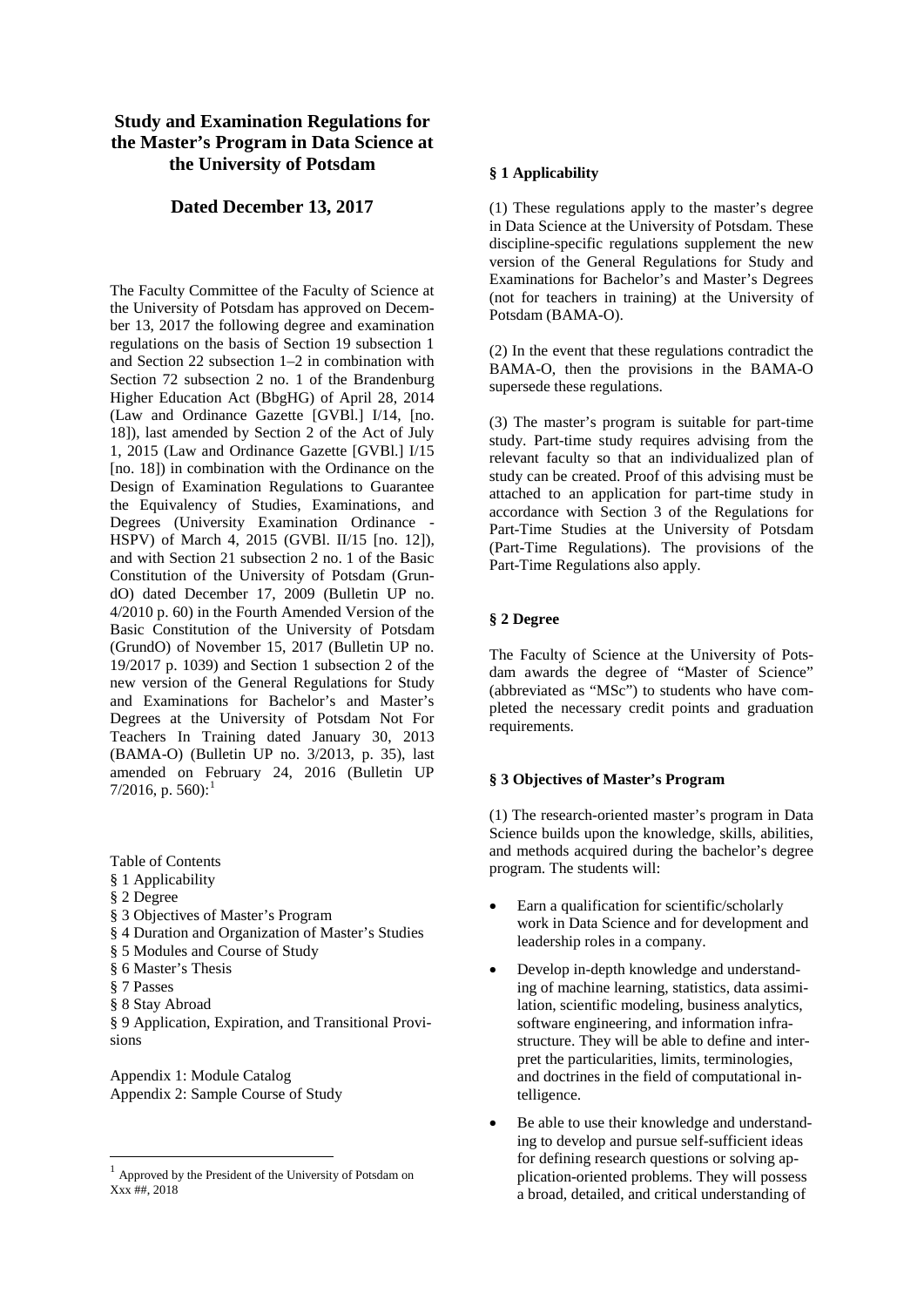the state of the art in one or more specialized subfields.

- Be able to apply their knowledge and understanding, as well as their facility in solving problems, in new and unfamiliar situations that stand in a broader and multidisciplinary connection to the field of Data Science.
- Be able to integrate knowledge, to handle complexity, and to reach scientifically sound decisions even on the basis of incomplete or limited data while accounting for social, scientific, and ethical findings that arise from applying their knowledge and from their decisions. They will be able to acquire new knowledge and skills self-sufficiently and, largely selfdirected, carry out research projects or application-oriented projects.
- Be able to convey their conclusions and the underlying information and reasoning clearly and unambiguously at the state of the art of research and applications to laypeople and members of the field; to discuss information, ideas, problems, and solutions at a scholarly level with laypeople and members of the field; and to take on extra responsibility within a team.

### **§ 4 Duration and Organization of Master's Studies**

The consecutive, research-oriented master's program in Data Science is offered at the University of Potsdam as a single-discipline program with a standard period of study (full-time program) of four semesters and 120 credit points (CPs).

### **§ 5 Modules and Course of Study**

(1) The master's program in Data Science is comprised of the following components:

| <b>Master's Degree</b>                        |                                  |   |  |  |
|-----------------------------------------------|----------------------------------|---|--|--|
| <b>Name of Module</b><br>$\bf{CPs}$<br>Module |                                  |   |  |  |
| Abbrevia-                                     |                                  |   |  |  |
| tion                                          |                                  |   |  |  |
| I Mandatory modules / Core modules (48 CPs)   |                                  |   |  |  |
| $INF-DS-C1$                                   | Machine Learning                 | 9 |  |  |
| MAT-                                          | <b>Statistical Data Analysis</b> | 9 |  |  |
| <b>VMD837</b>                                 |                                  |   |  |  |
| MAT-                                          | Bayesian Inference and           | 9 |  |  |
| <b>VMD838</b>                                 | Data Assimilation                |   |  |  |
| $INF-DS-C2$                                   | Data Infrastructures and         | 6 |  |  |
|                                               | Software Engineering             |   |  |  |
| $INF-DS-C3$                                   | Data Science and Busi-           | 9 |  |  |
|                                               | ness Analytics                   |   |  |  |
| INF-DS-C4                                     | <b>Applied Data Science</b>      | 6 |  |  |
|                                               |                                  |   |  |  |
|                                               | II Elective Modules (42 LP)      |   |  |  |

*1. Research module (12 or 15 CPs)*

The student must select either the module INF-DS-RMA or the module INF-DS-RMB.

| INF-         | Research module A |    |
|--------------|-------------------|----|
| <b>DSRMA</b> |                   |    |
| INF-         | Research module B | 15 |
| <b>DSRMB</b> |                   |    |
|              |                   |    |

*2. Intermediate modules (27 or 30 CPs)*

In addition to the research module, the student must select additional elective or advanced modules totaling 27 or 30 CPs. The following combinations are possible:

a) INF-DSRMA Research Module A and - 5 modules of 6 CPs each, or

- 2 modules of 9 CPs each and 2 modules of 6 CPs each, or

- INF-DSAM11 and 3 modules of 6 CPs each, or

- INF-DSAM11 and 2 modules of 9 CPs each, or

or

b) INF-DSRMB Research Module B and

- 1 module of 9 CPs and 3 modules of 6 CPs each, or

- 3 modules of 9 CPs each, or

- INF-DSAM11, 1 module of 9 CPs, and 1 module of 6 CPs.

The student must select either the "A" or "B" version of a module, not both.

| INF-   | <b>Advanced Machine</b>         | 9 |
|--------|---------------------------------|---|
| DSAM1A | Learning A                      |   |
| INF-   | <b>Advanced Machine</b>         | 6 |
| DSAM1B | Learning B                      |   |
| MAT-   | <b>Advanced Statistical</b>     | 9 |
| DSAM2A | Data Analysis A                 |   |
| MAT-   | <b>Advanced Statistical</b>     | 6 |
| DSAM2B | Data Analysis B                 |   |
| MAT-   | <b>Advanced Data Assimi-</b>    | 9 |
| DSAM3A | lations and Modeling A          |   |
| MAT-   | <b>Advanced Data Assimi-</b>    | 6 |
| DSAM3B | lation and Modeling B           |   |
| INF-   | <b>Advanced Infrastructures</b> | 6 |
| DSAM4A | and Software Engineer-          |   |
|        | ing A                           |   |
| INF-   | <b>Advanced Infrastructures</b> | 6 |
| DSAM4B | and Software Engineer-          |   |
|        | ing B                           |   |
| INF-   | <b>Advanced Business</b>        | 9 |
| DSAM5A | Analytics A                     |   |
| INF-   | <b>Advanced Business</b>        | 6 |
| DSAM5B | Analytics B                     |   |
| INF-   | <b>Advanced Applied Data</b>    | 9 |
| DSAM6A | Science A                       |   |
|        |                                 |   |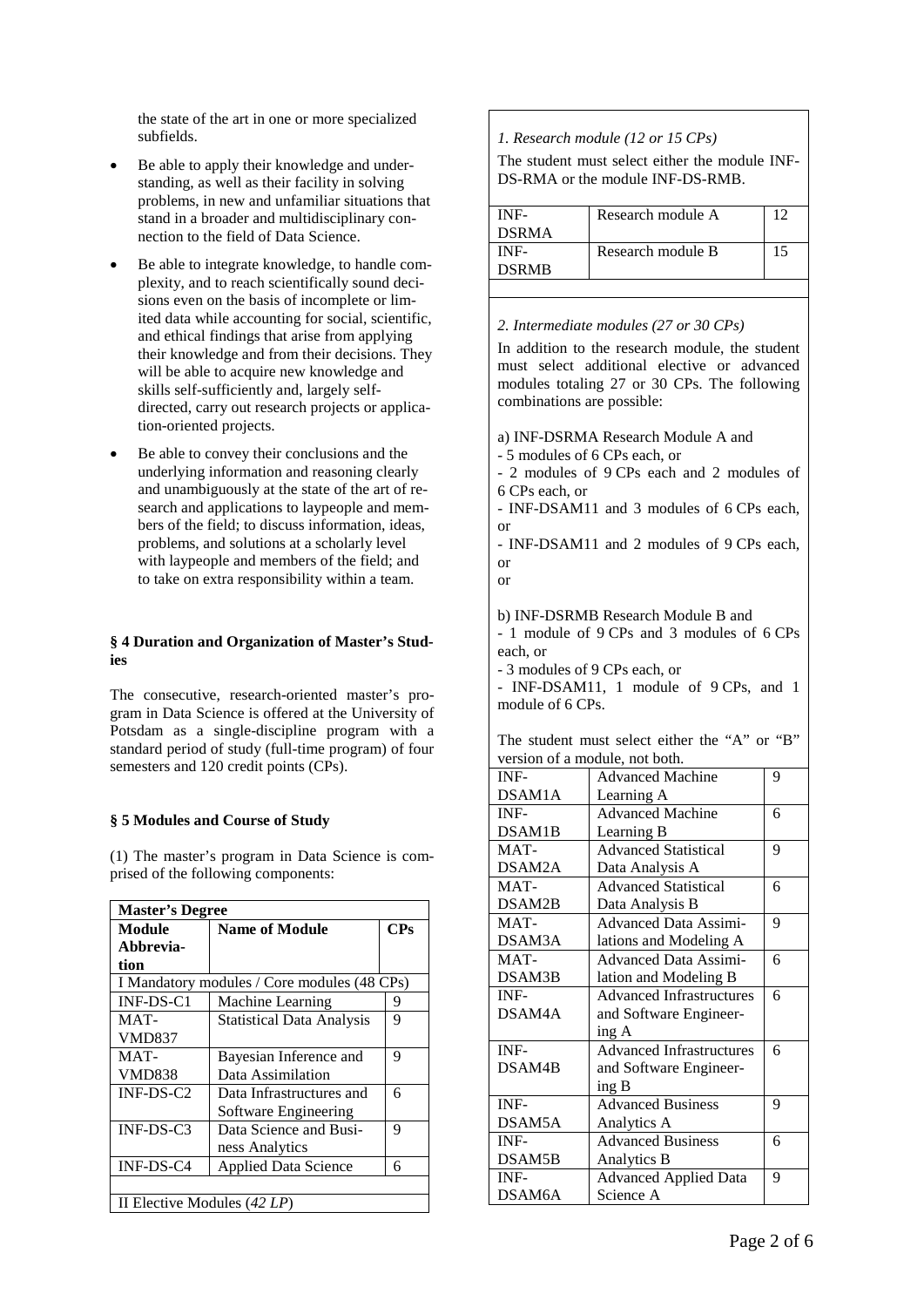| INF-             | <b>Advanced Applied Data</b>  | 6  |
|------------------|-------------------------------|----|
| DSAM6B           | Science B                     |    |
| <b>INF-DSAM7</b> | Computer Engineering          | 6  |
|                  | for Big Data                  |    |
| MAT-             | Mathematical Founda-          | 9  |
| DSAM8A           | tions of Data Science A       |    |
| $MAT -$          | Mathematical Founda-          | 6  |
| DSAM8B           | tions of Data Science B       |    |
| <b>INF-DSAM9</b> | Computational Founda-         | 6  |
|                  | tions of Data Science         |    |
| INF-             | Research Data Manage-         | 6  |
| DSAM10           | ment, Law, and Ethics         |    |
| INF-             | <b>Applied Data Science</b>   | 12 |
| DSAM11           | Internship                    |    |
| BM3              | <b>Advanced Problem Solv-</b> | 9  |
|                  | ing Techniques                |    |

*3. Bridge modules (6 or 12 CPs)*

In accordance with Section 3 of the Data Science Admission Regulations (ZulO), the Examining Board may require students upon admission to complete one (6 CPs) or two (2 x 6 CPs) of the FM2 and MAT-DSBM1 bridge modules marked with an asterisk ("\*") instead of the 6 or 12 CP advanced modules if the content of said bridge modules was not included in the degree qualifying the student for this Master's program. Bridge modules may only be taken as part of the program when decided by the Examining Board upon admission. In the elective component, this reduces the scope of freely selectable modules by 6 or 12 CPs.

| $*$ FM2                              | Foundations of Comput-  | 6 |
|--------------------------------------|-------------------------|---|
|                                      | er Science              |   |
| $*MAT-$                              | Foundations of Stochas- | 6 |
| DSBM1                                | tics                    |   |
| Total CPs for bridge, mandatory, and |                         |   |
| elective modules to be completed     |                         |   |
|                                      |                         |   |
| <b>III.</b> Final Thesis             |                         |   |

(2) The language of instruction and examinations for the program is English. The modules are offered in English.

(3) The descriptions of the modules named in subsection 1 are given in the Module Catalog in Appendix 1 of these regulations.

(4) Sample courses of study for the master's program are provided in Appendix 2 of these regulations.

### **§ 6 Master's Thesis**

(1) As soon as the student has completed at least 75 percent of the total credit points to be earned in the degree program, excluding the credit points for the thesis (72 points), and has successfully completed the core/mandatory modules, he or she must

immediately propose a topic for his/her master's thesis.

(2) The master's thesis, including the oral defense, is equivalent to 30 credit points.

#### **§ 7 Passes**

During the standard period of study, only one pass can be used in the Data Science master's program. Section 13 of BAMA-O also applies.

#### **§ 8 Stay Abroad**

We explicitly recommend that students complete a stay abroad during their studies. It is recommended to save this for the third or fourth semester.

### **§ 9 Application, Expiration, and Transitional Provisions**

(1) These regulations go into effect on October 1, 2018.

(2) These regulations apply to all students who enroll in the master's program in Data Science at the University of Potsdam after these regulations go into effect.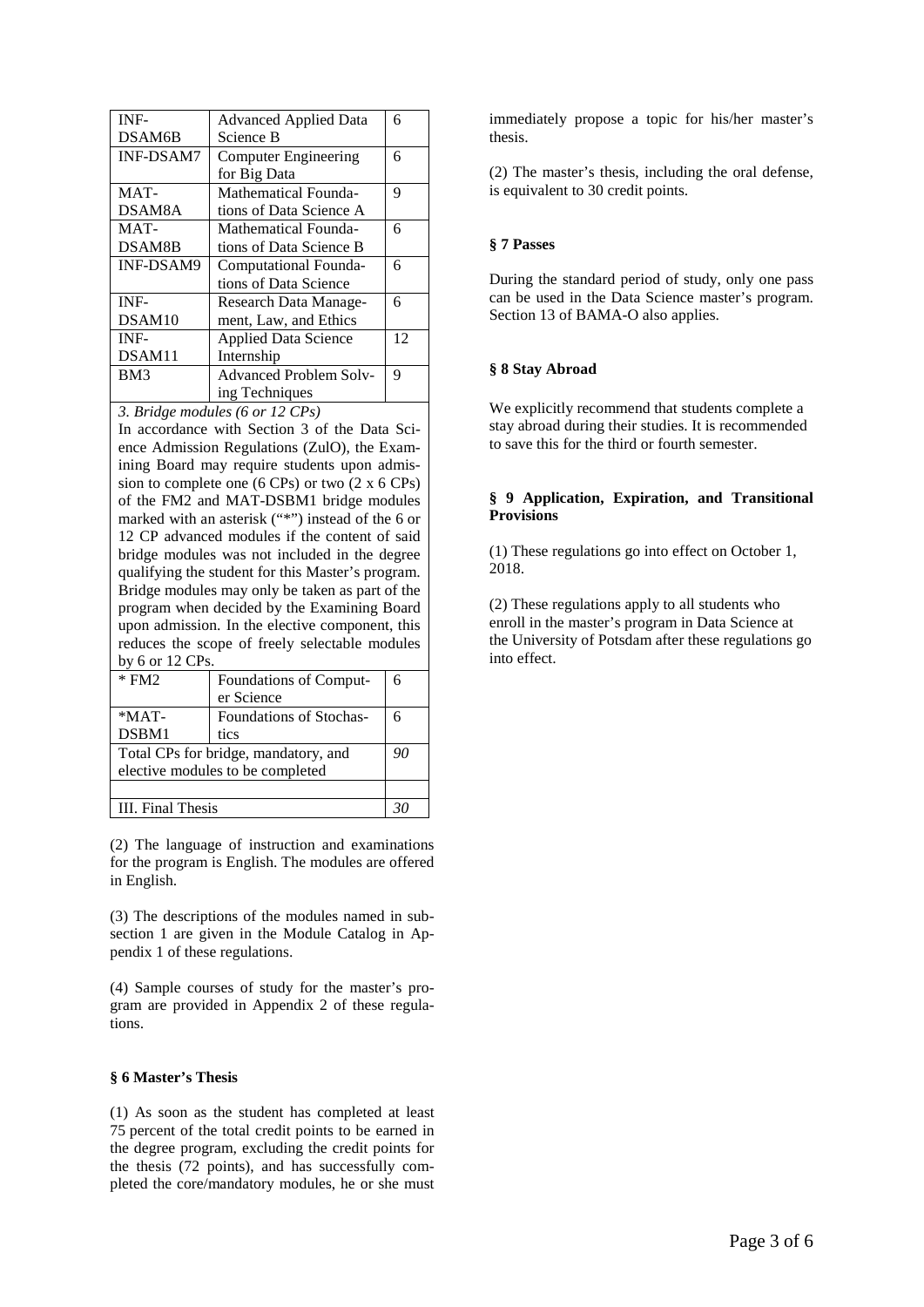## **Appendix 1: Module Catalog**

The descriptions of the program's modules listed in Section 5 subsection 1 and the tables below are governed by the statutes of the module catalog of the Faculty of Science as a supplement to the bachelor's and master's programs at the University of Potsdam (MK MNF), apart from the modules INF-DSAM5A and INF-DSAM5B, which are governed by the statutes of the module catalog of the Faculty of Economics and Social Sciences as a supplement to the bachelor's and master's degree programs at the University of Potsdam (MK WiSo). Supplementary regulations and/or deviations from the MK MNF are indicated in the tables that follow.

## **List of modules:**

| <b>Module Num-</b><br>ber | <b>Module Name</b>                                              | <b>CPs</b> | Mand./<br>Elec. | <b>Prerequisites</b>                                                     |
|---------------------------|-----------------------------------------------------------------|------------|-----------------|--------------------------------------------------------------------------|
| MAT-DSBM1                 | Foundations of Stochastics                                      | 6          | Mand.           | if the Examining<br>Board decides so<br>under Section 5<br>subsection 1. |
| FM <sub>2</sub>           | Foundations of Computer Science                                 | 6          | Mand.           | if the Examining<br>Board decides so<br>under Section 5<br>subsection 1. |
| INF-DS-C1                 | Machine Learning                                                | 9          | Mand.           | None                                                                     |
| INF-DS-C2                 | Data Infrastructures and Software Engineer-<br>ing              | 6          | Mand.           | None                                                                     |
| INF-DS-C3                 | Data Science and Business Analytics                             | 9          | Mand.           | None                                                                     |
| INF-DS-C4                 | <b>Applied Data Science</b>                                     | 6          | Mand.           | None                                                                     |
| MATVMD837                 | <b>Statistical Data Analysis</b>                                | 9          | Mand.           | None                                                                     |
| MATVMD838                 | Bayesian Inference and Data Assimilation                        | 9          | Mand.           | None                                                                     |
| <b>INF-DSRMA</b>          | Research Module A                                               | 12         | Elec.           | None                                                                     |
| <b>INF-DSRMB</b>          | <b>Research Module B</b>                                        | 15         | Elec.           | None                                                                     |
| INF-DSAM1A                | Advanced Machine Learning A                                     | 9          | Elec.           | Recommended:<br>INF-DS-C1                                                |
| <b>INF-DSAM1B</b>         | Advanced Machine Learning B                                     | 6          | Elec.           | Recommended:<br>INF-DS-C1                                                |
| MAT-<br>DSAM2A            | Advanced Statistical Data Analysis A                            | 9          | Elec.           | Recommended:<br>MATVMD837                                                |
| MAT-<br>DSAM2B            | Advanced Statistical Data Analysis B                            | 6          | Elec.           | Recommended:<br>MATVMD837                                                |
| MAT-<br>DSAM3A            | Advanced Data Assimilation and Modeling<br>A                    | 9          | Elec.           | None                                                                     |
| MAT-<br>DSAM3B            | Advanced Data Assimilation and Modeling<br>B                    | 6          | Elec.           | None                                                                     |
| INF-DSAM4A                | Advanced<br>Infrastructures<br>Software<br>and<br>Engineering A | 6          | Elec.           | Recommended:<br>INF-DS-C2                                                |
| <b>INF-DSAM4B</b>         | Advanced<br>Infrastructures<br>Software<br>and<br>Engineering B | 6          | Elec.           | Recommended:<br>INF-DS-C2                                                |
| INF-DSAM5A                | <b>Advanced Business Analytics A</b>                            | 9          | Elec.           | Recommended:<br>INF-DS-C3                                                |
| <b>INF-DSAM5B</b>         | <b>Advanced Business Analytics B</b>                            | 6          | Elec.           | Recommended:<br>INF-DS-C3                                                |
| <b>INF-DSAM6A</b>         | Advanced Applied Data Science A                                 | 9          | Elec.           | Recommended:<br>INF-DS-C4                                                |
| <b>INF-DSAM6B</b>         | Advanced Applied Data Science B                                 | 6          | Elec.           | Recommended:<br>INF-DS-C4                                                |
| INF-DSAM7                 | Computer Engineering for Big Data                               | 6          | Elec.           | None                                                                     |
| MAT-<br>DSAM8A            | Mathematical Foundations of Data Science<br>A                   | 9          | Elec.           | None                                                                     |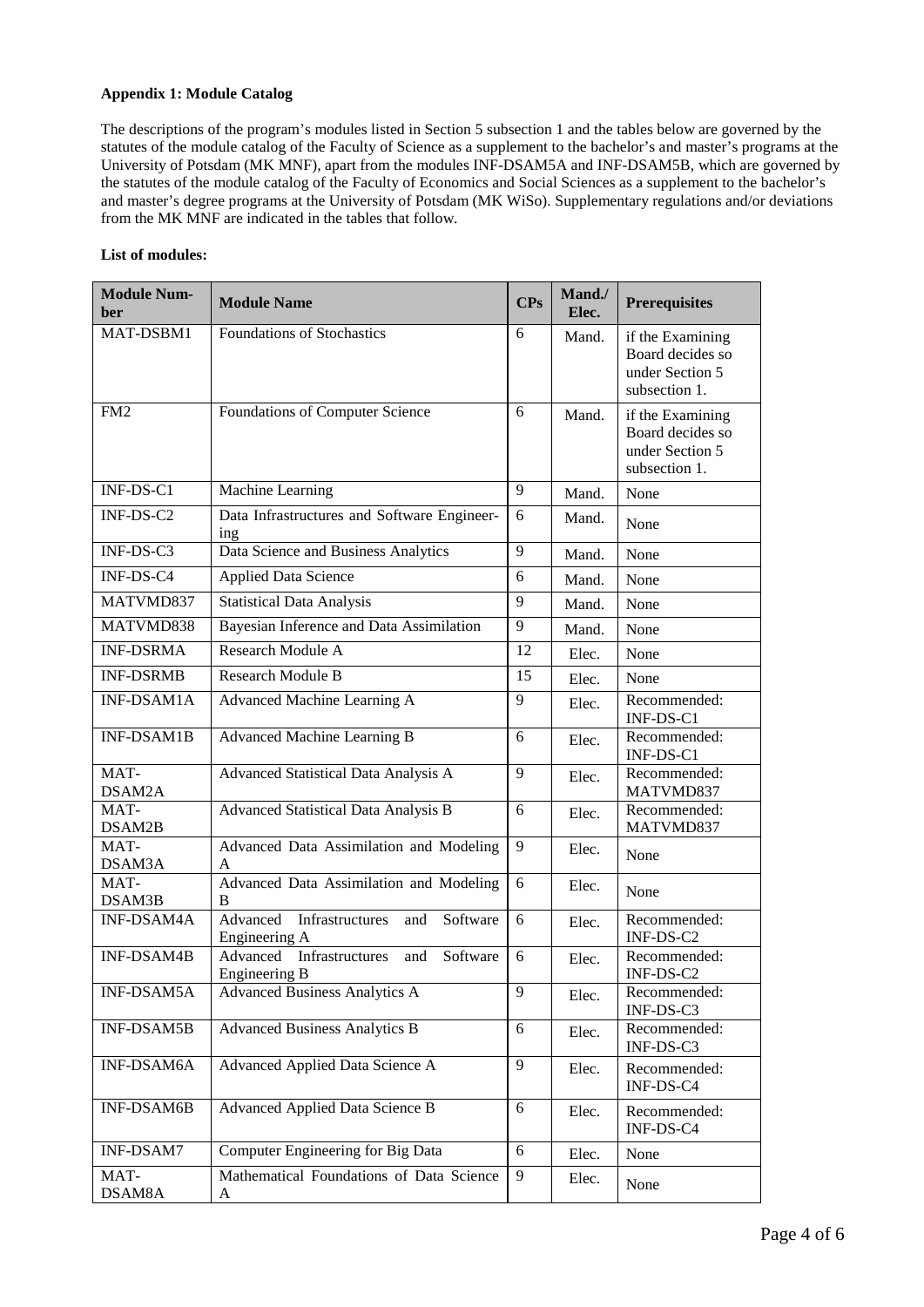| MAT-<br>DSAM8B | Mathematical Foundations of Data Science   6<br>B |    | Elec. | None |
|----------------|---------------------------------------------------|----|-------|------|
| INF-DSAM9      | Computational Foundations of Data Science         | 6  | Elec. | None |
| INF-DSAM10     | Research Data Management, Law, and Eth-<br>1CS    | -6 | Elec. | None |
| INF-DSAM11     | Applied Data Science Internship                   | 12 | Elec. | None |
| BM3            | <b>Advanced Problem Solving Techniques</b>        | 9  | Elec. | None |

CP = Number of credit points; Mand. = Mandatory/core module; Elec. = Elective module

## **Appendix 2: Sample Course of Study**



Orange = mandatory module, green = elective, blue = bridge module

Sample course of study without bridge modules (for example, a graduate of the bachelor's program in mathematics with a minor in computer science or a major in computer science with a minor in mathematics)



Orange = mandatory module, green = elective, blue = bridge module

Sample course of study for graduates of a mathematical or scientific bachelor's degree program